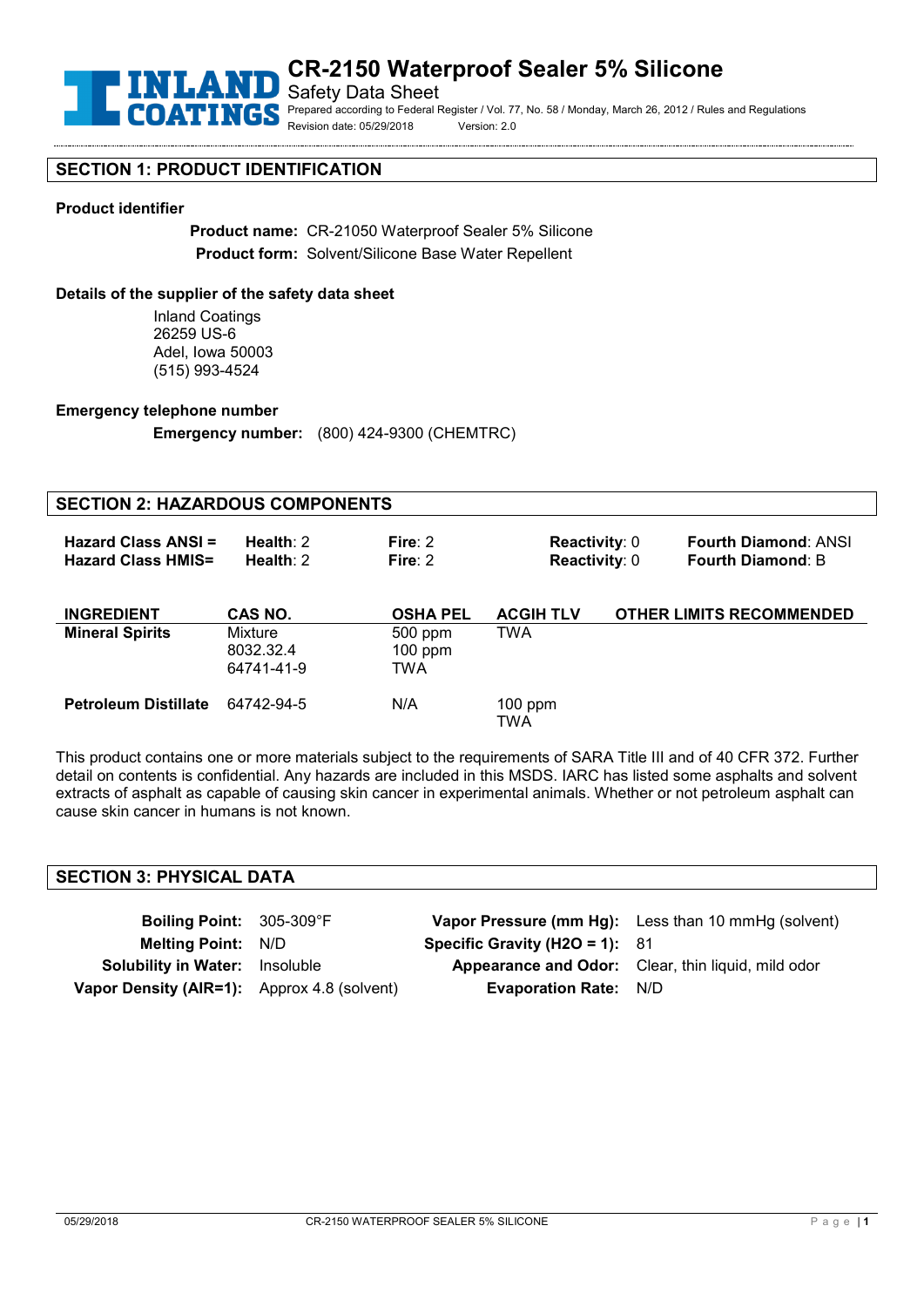# **CR-2150 Waterproof Sealer 5% Silicone**

Safety Data Sheet

Prepared according to Federal Register / Vol. 77, No. 58 / Monday, March 26, 2012 / Rules and Regulations

## **SECTION 4: FIRE AND EXPLOSION HAZARD DATA**

**Hazard Class:** Flammable Liquid

**Flash Point (Closed Cup):** 100°F (solvent)

**Explosive Limits**: N/A

**Extinguishing Media**: Foam, carbon dioxide & dry chemicle

**Special Fire Fighting Procedures**: Do not direct water on substance. Treat as a fuel oil fire. Water can be used to cool closed containers. In a sustained fire, use NIOSH approved self-contained breathing apparatus.

**Unusal Fire and Explosion Hazards**: Combustible Material: may be ignited by heat, sparks or flames. Vapors may travel to source of ignition and flash back. Container may explode in heat and fire. All containers should be grounded/bonded when material is transferred.

## **SECTION 5: REACTIVITY DATA**

**Stability:** Stable **Hazardous Polymerization:** Will not occur **Conditions to Avoid**: N/E **Hazardous Decomposition or Byproducts**: Carbon monoxide, carbon dioxide, various hydrocarbon fragments

## **SECTION 6: HEALTH HAZARD DATA**

| <b>Routes of Entry</b>                                       | <b>Inhalation: Yes</b> | <b>Skin: Yes</b>                     | <b>Ingestion: Yes</b>     | <b>Eyes: Yes</b> |  |  |  |
|--------------------------------------------------------------|------------------------|--------------------------------------|---------------------------|------------------|--|--|--|
| <b>Health Hazards (Acute and Chronic): Possible Irritant</b> |                        |                                      |                           |                  |  |  |  |
| Carcinogenicity:                                             | NTP: No                | <b>IARC</b><br><b>Monographs: No</b> | <b>OSHA Regulated: No</b> |                  |  |  |  |

**Signs and Symptoms of Exposure:** Exposure to material or vapor may cause irritation and/or redness to eyes, skin and respiratory tract. Ingestion may cause irritation, nausea and vomiting. Aspiration of material into lungs may cause chemical pneumonitis.

**Medical Conditions Generally Aggravated by Exposure:** Preexisting eye, skin and respiratory disorders may be aggravated by exposure to this product.

### **Emergency and First Air Procedures**

- **Eye Contact:** Flush with clean water for 15 minutes, seek medical attention
- **Skin Contact:** Remove contaminated clothing, wash with soap and water
- **Inhalation:** Remove victim to fresh air, if breathing is difficult, administer oxygen. If breathing has stopped, administer artificial respiration. Seek medical attention.
	- **Ingestion:** Do not induce vomiting. Contact Poison Control Center, seek medical attention.